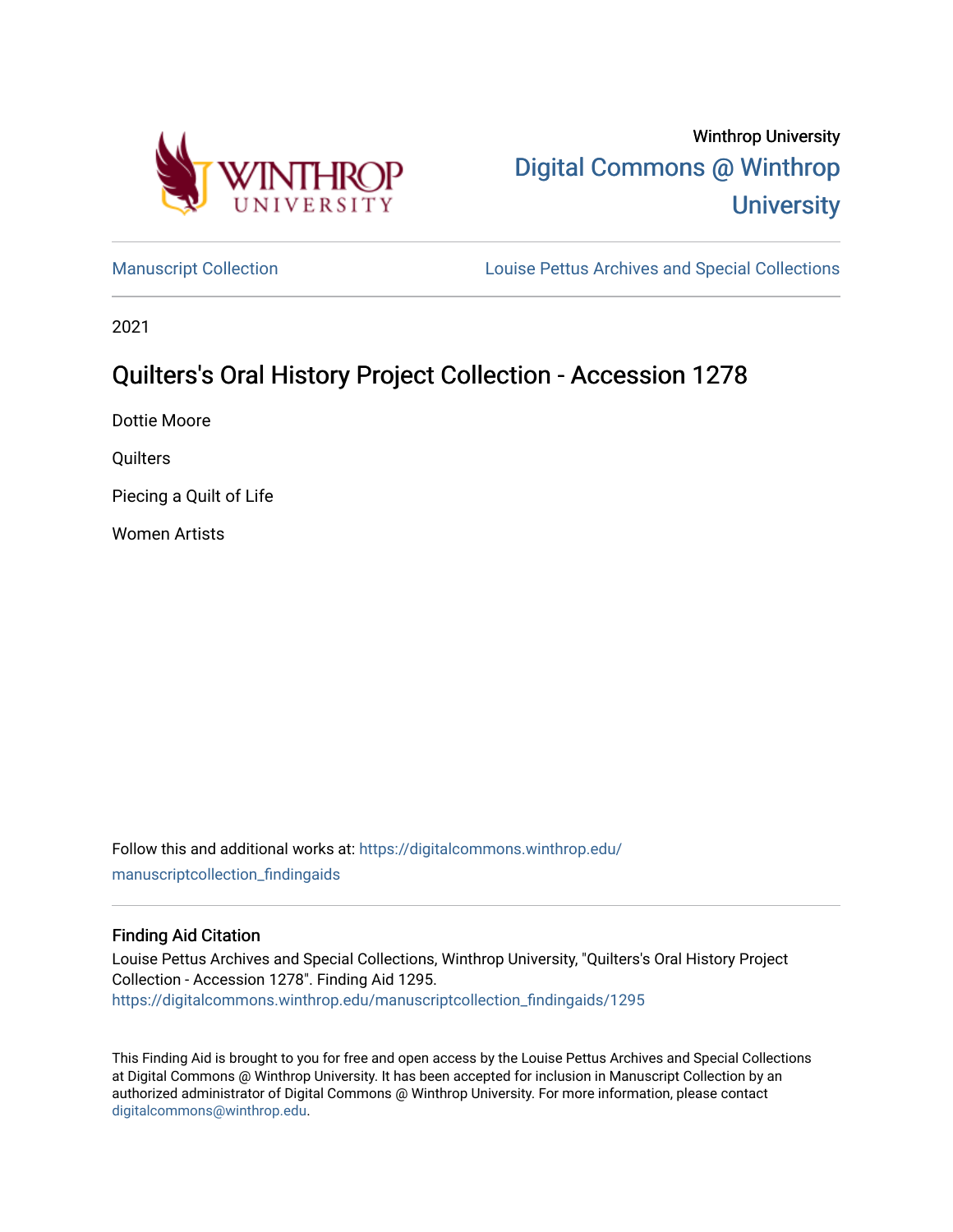#### **WINTHROP UNIVERSITY LOUISE PETTUS ARCHIVES & SPECIAL COLLECTIONS**

### **MANUSCRIPT COLLECTION**

### **ACCESSION 1278**

#### **QUILTER'S ORAL HISTORY PROJECT COLLECTION**

1996-2004

7 Boxes, 43 Folders, & 70 Audio Cassettes, 1 DVD, 1 VHS Tape

H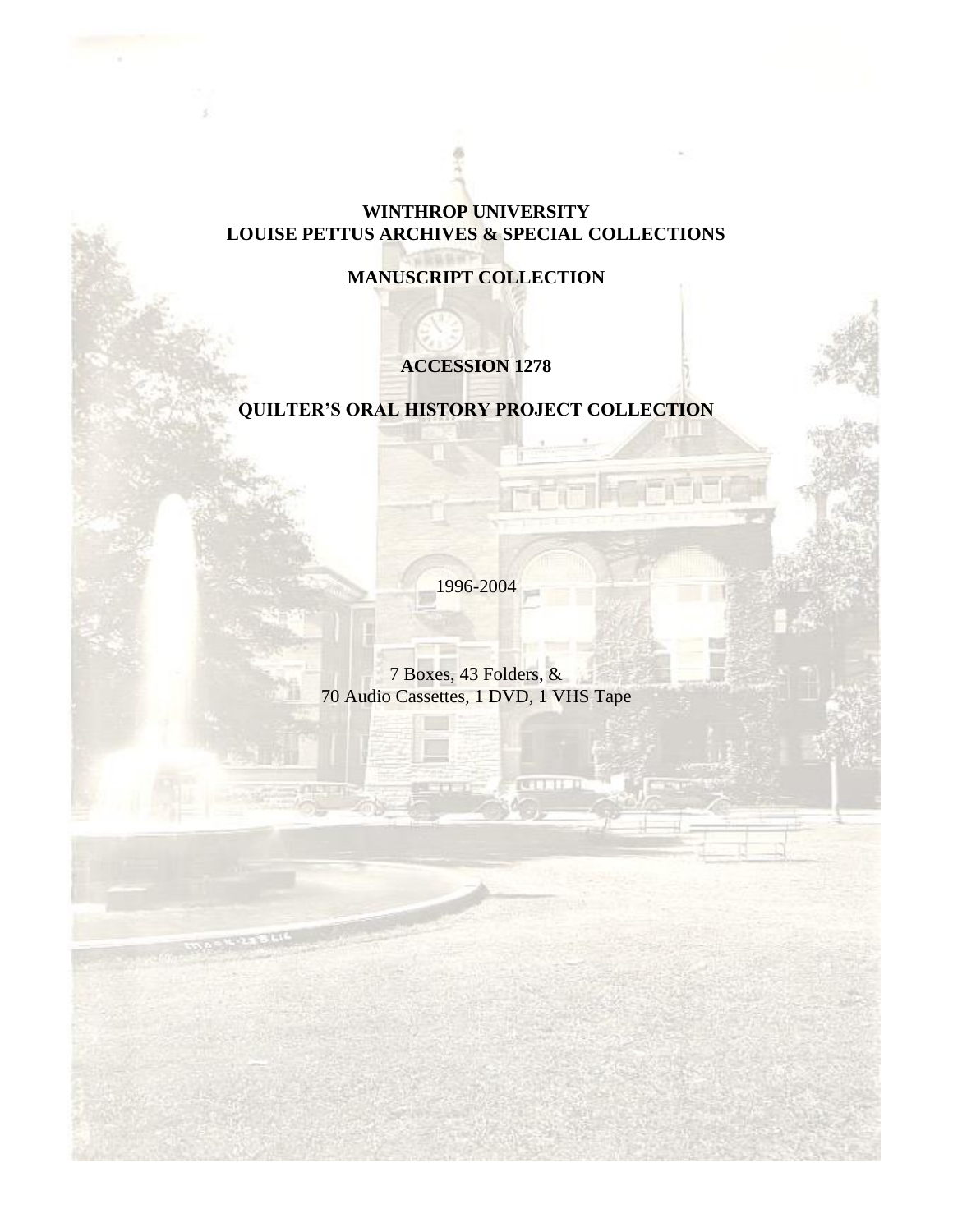#### **WINTHROP UNIVERSITY LOUISE PETTUS ARCHIVES & SPECIAL COLLECTIONS**

#### **MANUSCRIPT COLLECTION**

ADDITIONS: **\_\_\_**, \_\_\_, \_\_\_ DATE: June 7, 2021

ACC. NO.: **1278** PROCESSED BY: Drew Russell, Reference Archivist NO. OF SECTIONS: 4

#### **QUILTER'S ORAL HISTORY PROJECT COLLECTION I**

Provenance: The Quilter's Oral History Project Collection was donated to the Louise Pettus Archives and Special Collections by Dottie Moore on November 30, 2006.

> Linear feet of shelf space occupied: 1.75 Approximate number of pieces: 3500

Restrictions: Open to researchers under the rules and regulations of the Louise Pettus Archives & Special Collections at Winthrop University.

Literary Rights: For information concerning literary rights please contact the Louise Pettus Archives & Special Collections at Winthrop University.

Scope and Content Note: **This collection contains materials related to Dottie Moore's oral history project for the organization "Piecing a Quilt of Life." Dottie Moore is a fiber artist from Rock Hill, SC. Mrs. Moore that specializes in quilt art. She has been featured in many art and craft shows and is the author of** *Lives in Process: Creativity in the Second Fifty Years* **and has been published in numerous magazines and newsletters. She is also the founder of Piecing a Quilt of Life, "an international project dedicated to empowering senior women by recognizing their creative abilities." Through this project Mrs. Moore interviewed over a hundred women artists and the majority of this collection consists of materials related to this project. The collection includes audio cassette tapes of the interviews, transcriptions, correspondence, slides, brochures, forms, inventories, poems, a VHS tape of a South Carolina Educational Television show concerning the project, a DVD of containing her interactive book,**  *Lives in Process: Creativity in the Second Fifty Years***, and other materials related to the project. For more information about Dottie Moore and her work please visit her [website.](https://dottiemoore.com/bio.php)**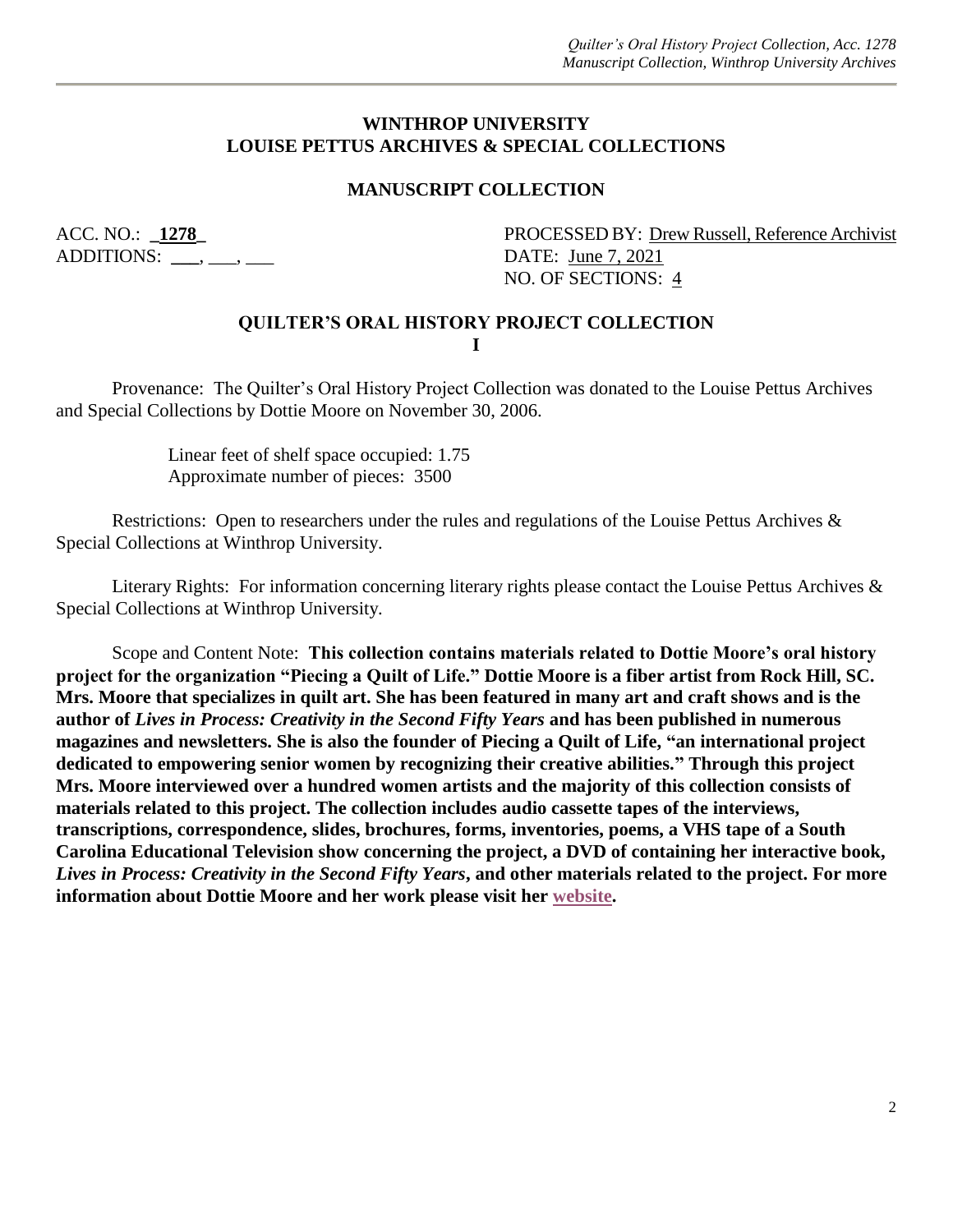### **II**

#### **DESCRIPTION OF SERIES**

|                | <b>Box(es)</b> Folder(s) | <b>Series</b>                                                                                                                                                                                                                                                                                                                                                                                                                                                                                                                                                                                                                                                                                                                                                                                                                                      | Year(s)    |
|----------------|--------------------------|----------------------------------------------------------------------------------------------------------------------------------------------------------------------------------------------------------------------------------------------------------------------------------------------------------------------------------------------------------------------------------------------------------------------------------------------------------------------------------------------------------------------------------------------------------------------------------------------------------------------------------------------------------------------------------------------------------------------------------------------------------------------------------------------------------------------------------------------------|------------|
| $1 - 2$        | $1-30$                   | <b>TRANSCRIPTIONS OF INTERVIEWS</b><br>This series contains transcribed copies of the oral history interviews<br>that Dottie Moore conducted with quilting groups around the country.<br>Each interview has its own folder, and the interviewee's name is the<br>name listed. Many of these transcripts have slides of the interviewee<br>and their quilts they created for the project. Most of the interviews<br>have an audio cassette tape that corresponds with the transcripts. Those<br>cassette tapes are listed in Appendix II<br>This series consists of the cassette recording of the the interviews<br>conducted by Dottie Moore with female artists around the United<br>States for the Piecing a Quilt of Life project.<br>*See Appendix I for a listing of Interview Transcripts listed in chronological order of<br>the interview. | 1996, 2000 |
| $\overline{2}$ | 31                       | <b>DORIS B. BLOUGH POEMS</b><br>This series contains poems that were written by a member of the<br>Piecing a Quilt of Life group about her creative process when quilting.                                                                                                                                                                                                                                                                                                                                                                                                                                                                                                                                                                                                                                                                         | nd         |
| $\overline{2}$ | 32                       | <b>MARION BATT-MANNHEIM</b><br>This series contains a poem and information about Marion Batt-<br>Mannheim's creative process when quilting. Ms. Batt-Mannheim was<br>a member of the Piecing a Quilt of Life group.                                                                                                                                                                                                                                                                                                                                                                                                                                                                                                                                                                                                                                | nd         |
| 2              | 33                       | DOROTHY BERRY INFORMATION AND TRANSCRIPT<br>This series contains information on Dorothy Berry and her quilting<br>process. Also included in this collection is a transcript of an interview<br>that just states "For Jennifer."                                                                                                                                                                                                                                                                                                                                                                                                                                                                                                                                                                                                                    | nd         |
| 2              | 34                       | MARGARET HOLLOBAUGH CORRESPONDANCE<br>This series contains correspondence between Dottie Moore and<br>Margaret Hollobaugh about Ms. Hollobaugh's creative processes. Also<br>included in this collection are slides of Ms. Hollobaugh's various<br>quilts.                                                                                                                                                                                                                                                                                                                                                                                                                                                                                                                                                                                         | 1996       |
| 2              | 35                       | <b>QUILTING HISTORIES</b><br>This series contains information on members of Dottie Moore's<br>quilting group about how they began their quilting processes.                                                                                                                                                                                                                                                                                                                                                                                                                                                                                                                                                                                                                                                                                        | nd         |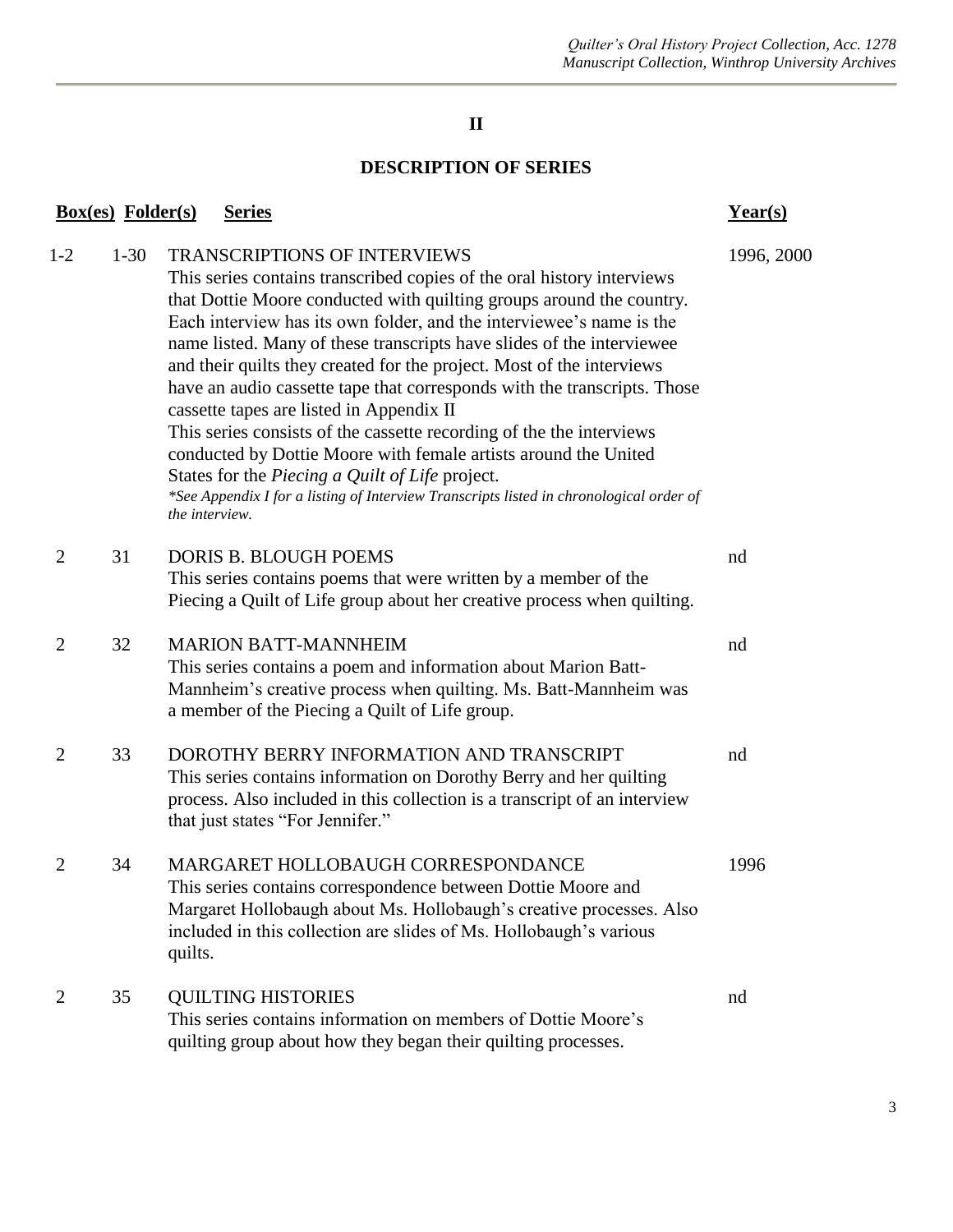#### **II**

### **DESCRIPTION OF SERIES (cont.)**

|                | <b>Box(es)</b> Folder(s) | <b>Series</b>                                                                                                                                                                                                                                                                                  | Year(s)   |
|----------------|--------------------------|------------------------------------------------------------------------------------------------------------------------------------------------------------------------------------------------------------------------------------------------------------------------------------------------|-----------|
| $\overline{2}$ | 36                       | <b>INTERVIEWEES</b><br>This collection contains spreadsheets with names and contact<br>information for members of the organization that Dottie Moore<br>interviewed.                                                                                                                           | nd        |
| $\overline{2}$ | 37                       | <b>RELEASE FORMS</b><br>This series contains interview release forms that were signed by<br>quilters that gave Dottie Moore interviews. These forms give Ms.<br>Moore permission to use the interview and photographs in ways that<br>she saw fit.                                             | 1996-2001 |
| $\overline{2}$ | 38                       | <b>AUDIO TAPE INVENTORY</b><br>This series contains a list of the audio cassette tapes that Dottie Moore<br>collected oral history interviews for Piecing a Quilt of Life. This<br>inventory lists if a cassette tape has a folder for the interviewee or a<br>transcription of the interview. | nd        |
| 3              | 39                       | <b>CREATIVE TRACES NEWSLETTER</b><br>This series contains the semi-annual newsletter for Piecing a Quilt of<br>Life organization.                                                                                                                                                              | 1997-2001 |
| 3              | 40                       | <b>QUILTING BROCHURES</b><br>This series contains several different brochures that were produced by<br>the Piecing a Quilt of Life organization detailing their mission.                                                                                                                       | nd        |
| 3              | 41                       | PBS VIDEO NOTES<br>This series contains notes that were used in a PBS special about the<br>Piecing a Quilt of Life organization. (see VHS Tape in box 3)                                                                                                                                       | nd        |
| 3              | 42                       | <b>CHARLOTTE WOMAN MAGAZINE</b><br>This series contains a copy of the publication entitled Charlotte<br>Woman Magazine with an article listed on the cover entitled "Quilting"<br>for Life: Dottie Moore's Joyful Art."                                                                        | 2004      |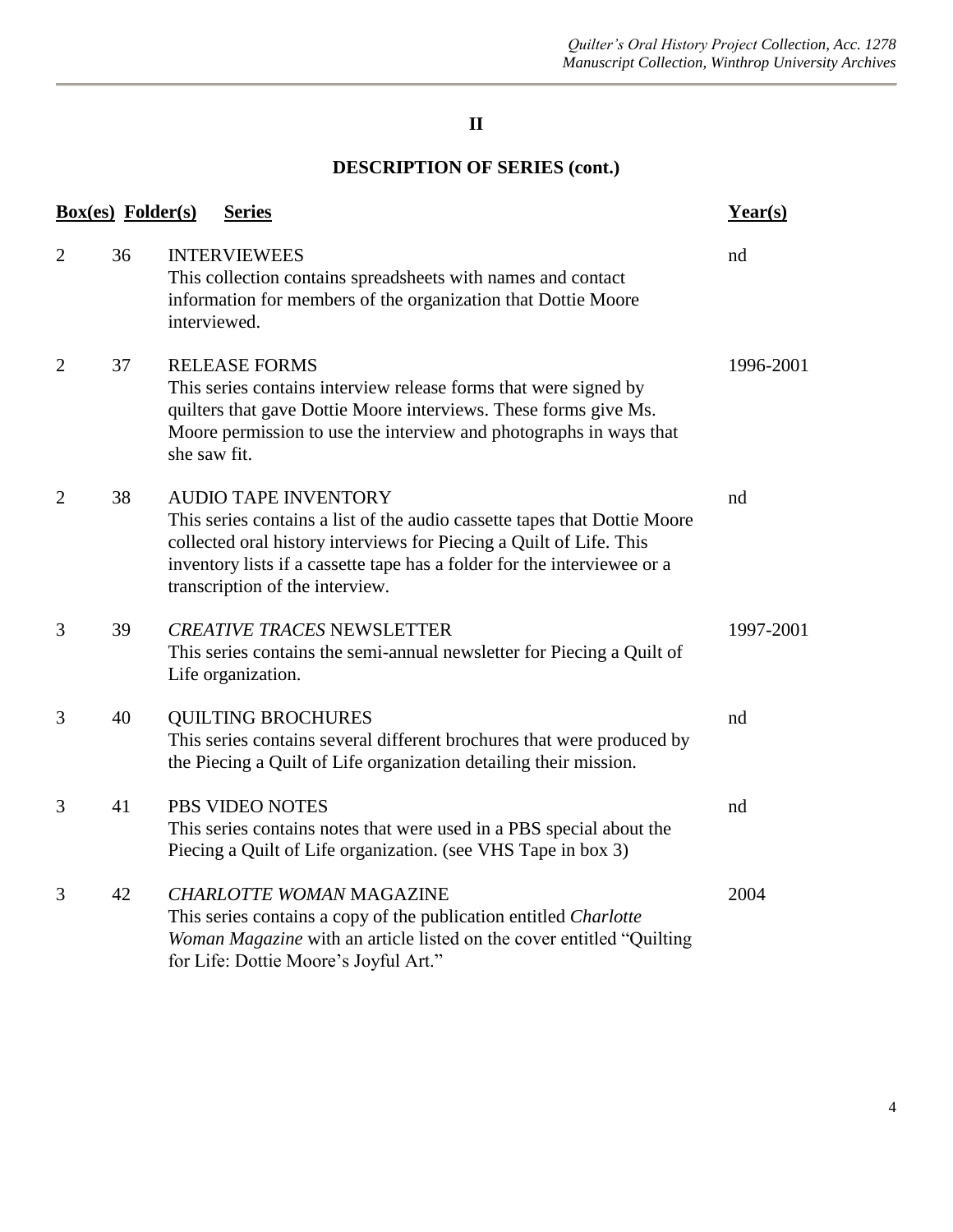#### **II**

### **DESCRIPTION OF SERIES (cont.)**

| <b>Box(es)</b> Folder(s) |    | <b>Series</b>                                                                                                                                                                                                                                                                                                                                                                                                                                                                                                                      | $Year(s)$ |
|--------------------------|----|------------------------------------------------------------------------------------------------------------------------------------------------------------------------------------------------------------------------------------------------------------------------------------------------------------------------------------------------------------------------------------------------------------------------------------------------------------------------------------------------------------------------------------|-----------|
| 3                        | 43 | <b>SLIDES</b><br>This series contains 290 slides of members of the Piecing a Quilt of<br>Life organization and their quilts. These have been separated from the<br>slides that are in with the transcripts due to these members either not<br>giving interviews, or the interview they gave has not been transcribed.<br>There are nine slides that have no identification on them.                                                                                                                                                | 1996-2000 |
| 3                        |    | <b>CREATIVITY AFTER 50 VHS TAPE</b><br>This series contains a VHS tape recording (28 minutes, 52 seconds) of<br>a 1998 SC ETV Rock Hill program entitled "Creativity After 50." The<br>program narrated by Mrs. Dottie Moore discusses the project about<br>women artists over the age of 50 and contains interview with Sue<br>Alvarez, former Winthrop professor, Dr. Dorothy Perry Thompson<br>(1944-2002), and Chloe Trivette LeMay (1918-2014).<br>*A digitized version (0:28:52) is available in the Archives Research Room. | 1998      |
| 3                        |    | LIVES IN PROCESS: CREATIVITY IN THE SECOND FIFTY<br><b>YEARS DVD</b><br>This series contains a DVD contains an interactive version of book<br>publication titled Lives in Process: Creativity in the Second Fifty Years<br>by Dottie Moore with portraits by Michael Harrison published by<br>LadybugPress in Sonora, CA in 1998. There is also a pdf version of the<br>book as well. The book focuses on women quilters and artists over the<br>age of fifty.<br>*A digitized version is available in the Archives Research Room. | 2002      |
| $4 - 7$                  |    | <b>AUDIO CASSETTE TAPES OF INTERIVEWS</b><br>This series consists of the cassette recording of the interviews<br>conducted by Dottie Moore with female artists around the United<br>States for the Piecing a Quilt of Life project.<br>*See Appendix II for a listing of cassette recordings of the interviewees listed in<br>chronological order of the interview.                                                                                                                                                                | 1996-2000 |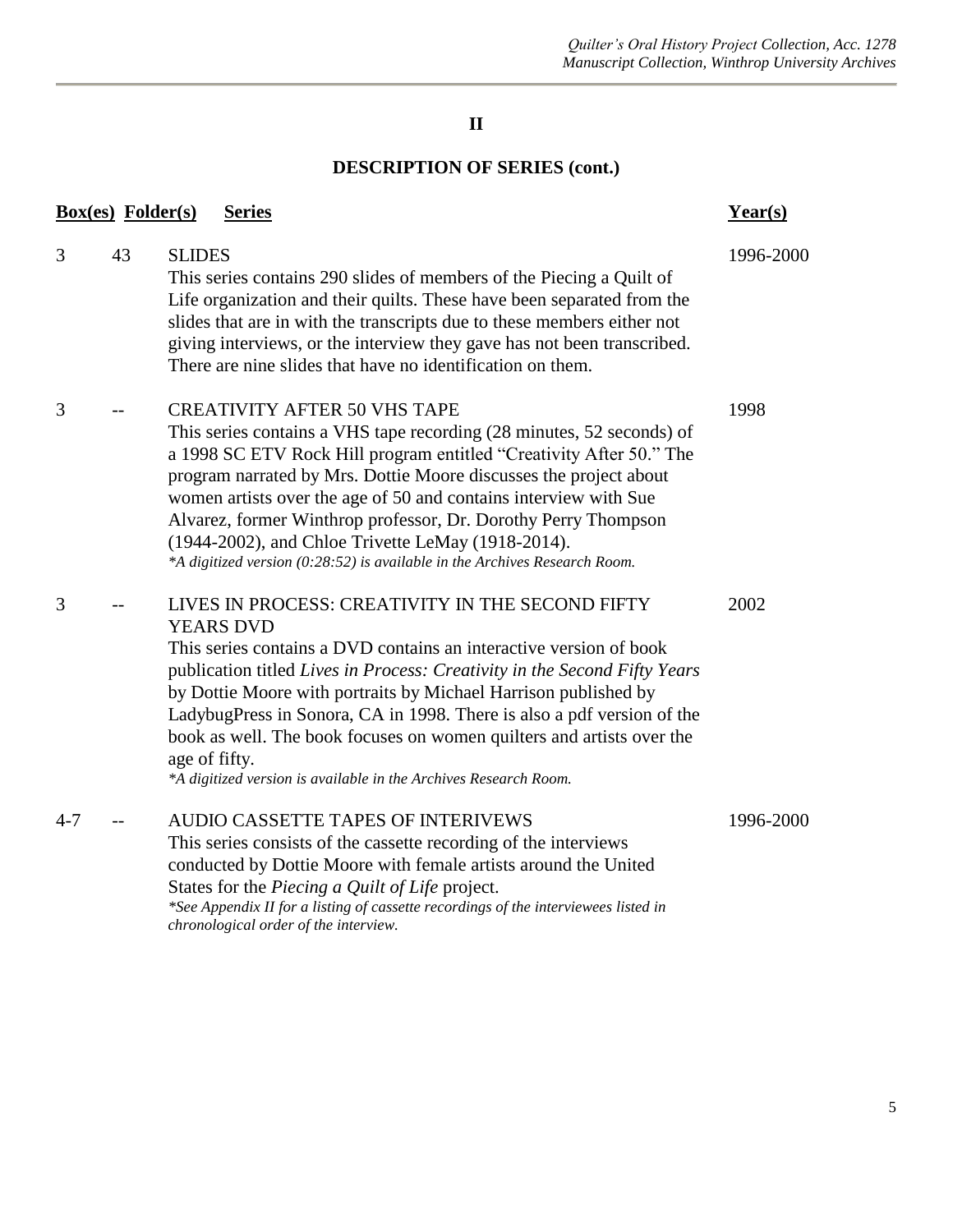#### **APPENDIX I**

#### **LIST OF INTERVIEW TRANSCRIPTS**

|                | <b>Box(es)</b> Folder(s) | <b>Series</b>                                                | Year(s) |
|----------------|--------------------------|--------------------------------------------------------------|---------|
| $\mathbf{1}$   | $\mathbf{1}$             | FRANÇOISE BARNES TRANSCRIPT                                  | 1996    |
| $\mathbf{1}$   | $\overline{2}$           | ANITA MCSORLEY TRANSCRIPT                                    | 1996    |
| $\mathbf{1}$   | 3                        | <b>CANCER SURVIVORS TRANSCRIPT</b>                           | 1996    |
| $\mathbf{1}$   | $\overline{4}$           | CORRINE VANDER PLOEG NICHOLS TRANSCRIPT                      | 1996    |
| $\mathbf{1}$   | 5                        | THEODOSIA GREEN TRANSCRIPT                                   | 1996    |
| $\mathbf{1}$   | 6                        | <b>JANE DEFOE TRANSCRIPT</b>                                 | 1996    |
| $\mathbf{1}$   | 7                        | <b>LORNA PORTER TRANSCRIPT</b>                               | 1996    |
| $\mathbf{1}$   | 8                        | SHIRLEY HANSON TRANSCRIPT                                    | 1996    |
| $\mathbf{1}$   | 9                        | KATHRYN STOWE TRANSCRIPT                                     | 1996    |
| $\mathbf{1}$   | 10                       | DIANA BUNNELL TRANSCRIPT                                     | 1996    |
| $\mathbf{1}$   | 11                       | HELEN DAVIS TRANSCRIPT                                       | 1996    |
| $\mathbf{1}$   | 12                       | <b>LINDA FAIRES TRANSCRIPT</b>                               | 1996    |
| $\mathbf{1}$   | 13                       | <b>CHLOE LEMAY TRANSCRIPT</b>                                | 1996    |
| $\mathbf{1}$   | 14                       | MARLENE O'BRYANT TRANSCRIPT                                  | 1997    |
| $\mathbf{1}$   | 15                       | <b>DIANA VENTERS TRANSCRIPT</b>                              | 1997    |
| $\mathbf{1}$   | 16                       | MARY WIRCHANSKY TRANSCRIPT                                   | 1997    |
| $\mathbf{1}$   | 17                       | SHIRLEY BORSTLEMANN TRANSCRIPT                               | 1997    |
| $\mathbf{1}$   | 18                       | <b>SANDI CASE TRANSCRIPT</b>                                 | 1997    |
| $\mathbf{1}$   | 19                       | NANNIE PRITCHETT TRANSCRIPT                                  | 1997    |
| $\overline{2}$ | 20                       | <b>SUE ALVAREZ TRANSCRIPT</b>                                | 1997    |
| $\overline{2}$ | 21                       | <b>JOAN SCHULTZ TRANSCRIPT</b>                               | 1998    |
| $\overline{2}$ | 22                       | MARY ANHALTZER & CATHY SHANAHAN TRANSCRIPT                   | 1998    |
| $\overline{2}$ | 23                       | EVELYN GEORGE TRANSCRIPT                                     | 1999    |
| $\overline{2}$ | 24                       | MARJORIE RUSSELL-MURPHY TRANSCRIPT                           | 1999    |
| $\overline{2}$ | 25                       | MARGARET HALL TRANSCRIPT                                     | 2000    |
| $\mathbf{2}$   | 26                       | <b>BARBARA ORTIZ TRANSCRIPT</b>                              | 2000    |
| $\overline{2}$ | 27                       | <b>JUDY YAMAZAMI TRANSCRIPT</b>                              | 2000    |
| $\overline{2}$ | 28                       | <b>CINDY COOKSEY TRANSCRIPT</b>                              | 2000    |
| $\overline{2}$ | 29                       | FRAN ROGERS TRANSCRIPT                                       | 1996    |
|                |                          | *this Interview does not have a corresponding audio Cassette |         |
| $\overline{2}$ | 30                       | SIGRID SIMMONS, ET AL. TRANSCRIPT                            | nd      |
|                |                          | *this Interview does not have a corresponding audio Cassette |         |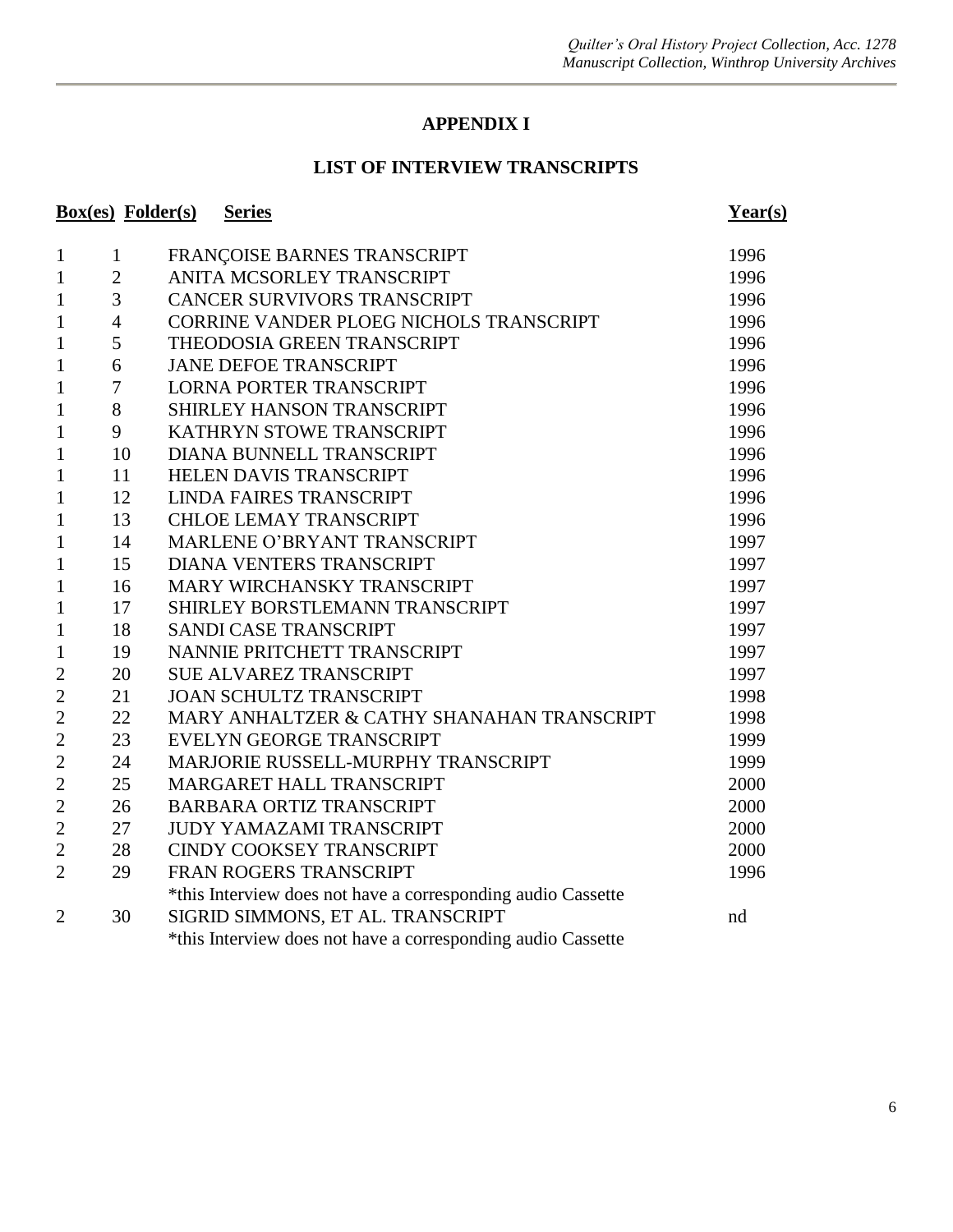#### **APPENDIX II**

## **LIST OF CASSETTE RECORDINGS OF INTERVIEWEES**

| <b>Box</b>     |                | <b>Tape Number Interviewee Name</b> | <b>Place of Interview</b> | <b>Date</b>        |
|----------------|----------------|-------------------------------------|---------------------------|--------------------|
| 4              | 1              | <b>Françoise Barnes</b>             | Albuquerque, NM           | May 23, 1996       |
| $\overline{4}$ | $\overline{c}$ | Françoise Barnes                    | Albuquerque, NM           | May 23, 1996       |
| $\overline{4}$ | 3              | Anita McSorley                      | not specified             | May 23, 1996       |
| $\overline{4}$ | 4              | Dorothea Fortier                    | not specified             | May 24, 1996       |
| $\overline{4}$ | 5              | Dorothea Forier                     | Albuquerque, NM           | May 24, 1996       |
| 4              | 6              | <b>Cancer Survivors</b>             | Los Alamos, NM            | May 30, 1996       |
| $\overline{4}$ | $\overline{7}$ | Christa Manning                     | Los Alamos, NM            | May 30, 1996       |
| $\overline{4}$ | 8              | Jan Warren & Sue Frier              | Los Alamos, NM            | May 31, 1996       |
| $\overline{4}$ | 9              | Vicki Chavez                        | Santa Fe, NM              | June 1, 1996       |
| $\overline{4}$ | 10             | Ann Ferkovich                       | Santa Fe, NM              | June 1, 1996       |
| $\overline{4}$ | 11             | <b>Kathy Korkos</b>                 | Los Alamos, NM            | June 1, 1996       |
| 4              | 12             | Corinne Vander Ploeg Nichols        | Santa Fe, NM              | June 4, 1996       |
| $\overline{4}$ | 13             | Theodosia Green                     | Sedona, AZ                | June 13, 1996      |
| 4              | 14             | Jane Defoe                          | Sedona, AZ                | June 14, 1996      |
| $\overline{4}$ | 15             | Lorna Porter                        | Glendale, AZ              | June 17, 1996      |
| $\overline{4}$ | 16             | Barbara Schafer                     | Kanab, UT                 | June 17, 1996      |
| 4              | 17             | Cindy Feulling                      | Fredonia, AZ              | June 18, 1996      |
| $\overline{4}$ | 18             | Julie Ingersoll                     | Kanab, UT                 | June 20, 1996      |
| 5              | 19             | <b>Shirley Hanson</b>               | Colbian, CO               | June 29, 1996      |
| $\mathfrak{S}$ | 20             | <b>Kathryn Stowe</b>                | Bellyue, CO               | July 4, 1996       |
| $\mathfrak s$  | 21             | Naoma O'Neill et al.                | Pueblo, CO                | July 6, 1996       |
| 5              | 22             | Diana Bunnell                       | Boulder, CO               | July 12, 1996      |
| 5              | 23             | <b>Helen Davis</b>                  | Boulder, CO               | July 12, 1996      |
| $\mathfrak s$  | 24             | Roxanna Bartlett                    | Boulder, CO               | July 15, 1996      |
| $\mathfrak{S}$ | 25             | Roxanna Bartlett                    | Boulder, CO               | July 15, 1996      |
| 5              | 26             | Lynda Faires                        | Boulder, CO               | July 15, 1996      |
| $\mathfrak{S}$ | 27             | Lynda Faires                        | Boulder, CO               | July 15, 1996      |
| $\mathfrak{S}$ | 28             | Sigria Simonds et al.               | not specified             | August 5, 1996     |
| 5              | 29             | Betty Bryant et al.                 | Jonesborough, TN          | September 4, 1996  |
| 5              | 30             | Dottie Besemer                      | Acworth, GA               | September 24, 1996 |
| 5              | 31             | Claudette Griffin                   | Woodstock, GA             | September 24, 1996 |
| 5              | 32             | Barbara Butler                      | Marietta, GA              | September 27, 1996 |
| 5              | 33             | Chloe LeMay                         | Rock Hill, SC             | November 4, 1996   |
| 5              | 34             | Chloe LeMay                         | Rock Hill, SC             | November 4, 1996   |
| 5              | 35             | Sue Pierce                          | Rockville, MD             | December 1, 1996   |
| 5              | 36             | <b>Sue Pierce</b>                   | Rockville, MD             | December 1, 1996   |
| 6              | 37             | Marlene O'Bryant Seabrook           | Charleston, SC            | January 22, 1997   |
| 6              | 38             | Marlene O'Bryant Seabrook           | Charleston, SC            | January 22, 1997   |